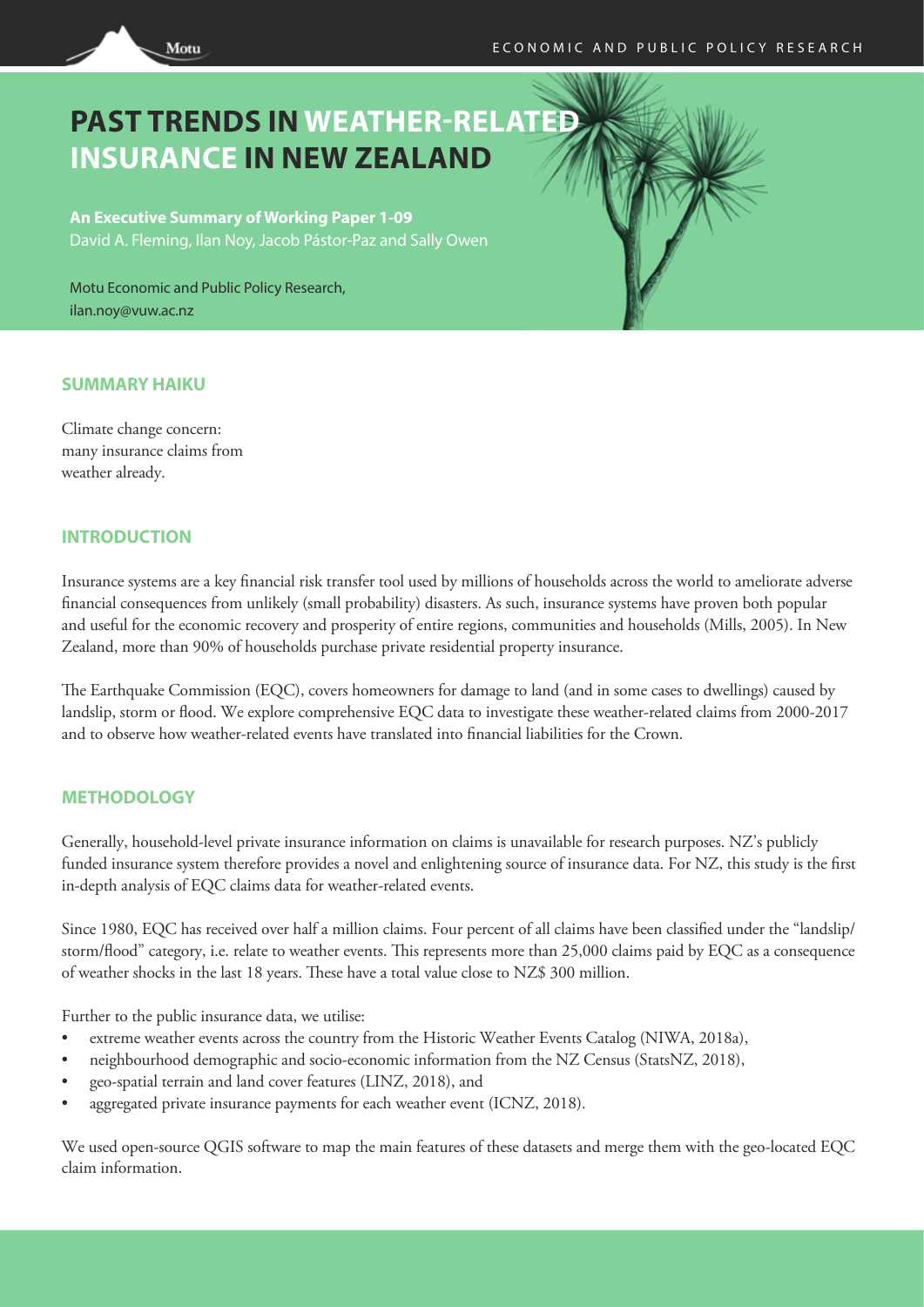## **DAMAGES**

Motu



Of the total number of claims that were settled, 41% record a pay-out of zero. Reasons that explain a zero pay-out include:

- the household did not have private insurance (3,785 households)
- claims referred to damages already assessed and covered (i.e. the record is a duplicate)
- the damage was outside scope (EQC's limits covered land damage to 8 meters around the covered buildings, plus the main access way to the property)
- the cost was under excess (\$500 for land damages)
- the damage was assessed to be not caused by landslip/storm/flood (e.g. was pre-existing)
- the claim was made after the deadline for submitting claims had passed (the deadline to submit is 3 months after the event)

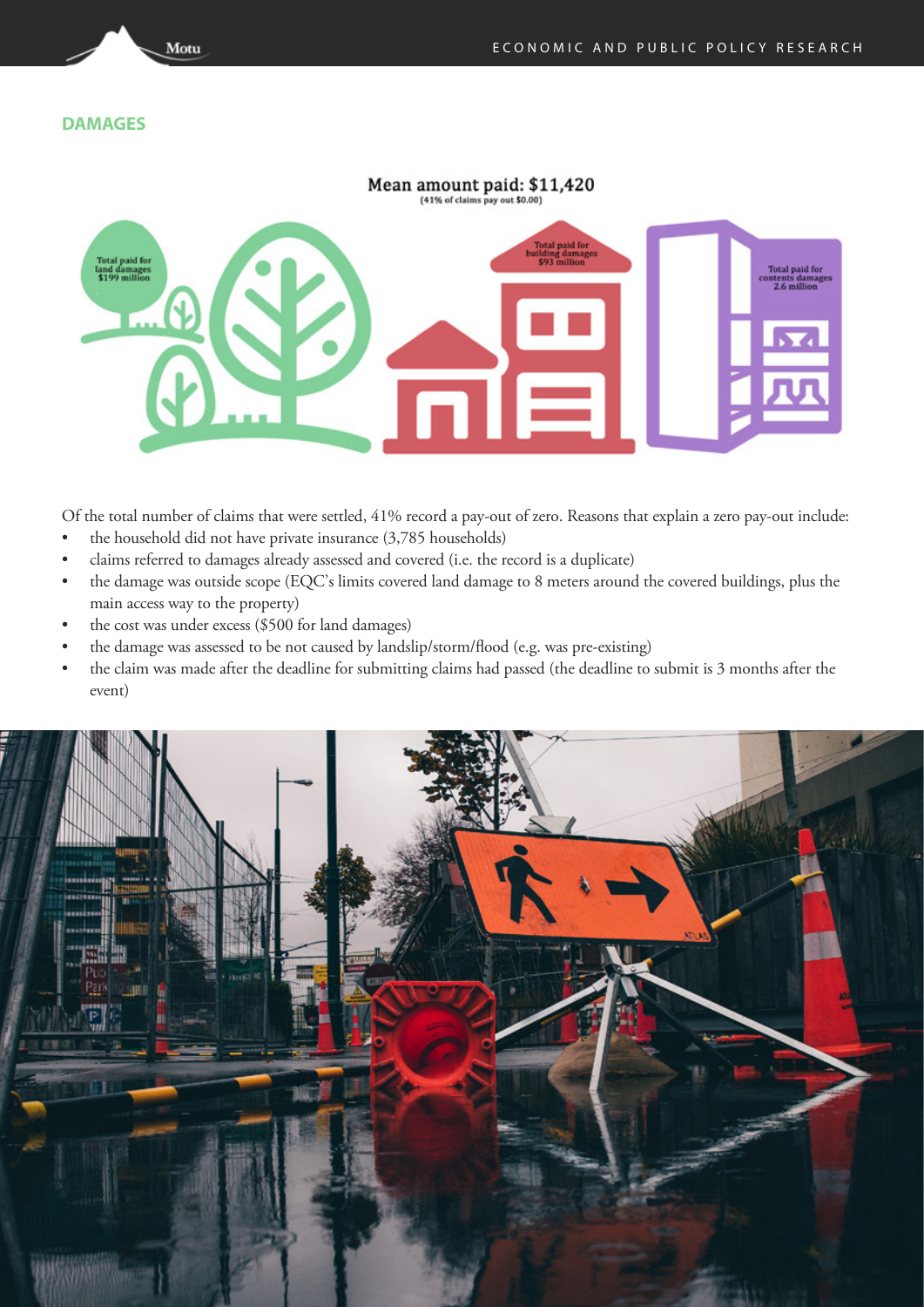## **INDIVIDUAL EVENTS**

Motu

This series of EQC weather-related claims shown in Figure 1 shows pay-outs by month, since 2000. There are five clear peaks in 2005, 2008, and on three occasions in 2011. There is no clear upward trend in this series.



**Figure 1: EQC weather-related claim pay-outs over time**



#### **Figure 2: Top five EQC weather-related pay-outs**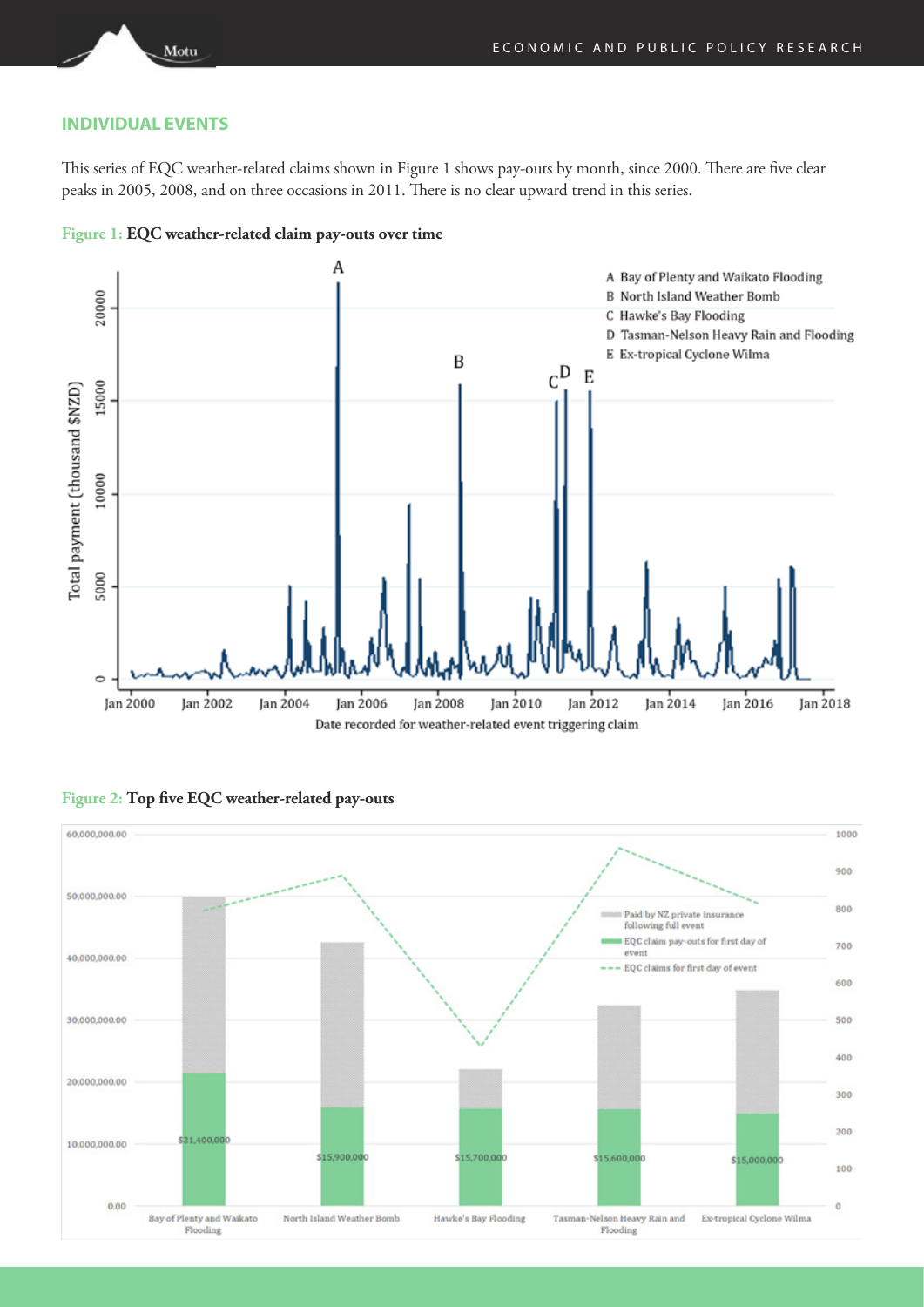# **AFFECTED LOCATIONS**

Motu

Northland and the Bay of Plenty are the regions with the highest proportions of people and properties affected by weather events in the North Island of New Zealand. In the South Island, the Nelson and Tasman regions are the most affected. Since 2000, there have been five extreme weather events (four of which happened in these regions), which account for around a third of the total weather-related pay-outs made by EQC.

Locations with a median income in the top forty percent of incomes tend to report more than half of the total claims and pay-outs made. This suggests that, after extreme weather events, higher-income families make more frequent use of EQC insurance and claim more payment than the average New Zealand family.

#### **Figure 3: Map of locations of EQC-weather related claims**



While the average property in NZ is approximately 11km away from the coast, the average property lodging a claim to EQC after a weather event is located only 6km away. Though quantity of claims is highly correlated with population, there is no clear correlation between claim numbers (or pay-outs) and population growth. In addition, properties on steeper land are more likely to be associated with landslip/flood/storm claims than properties on flatter land.